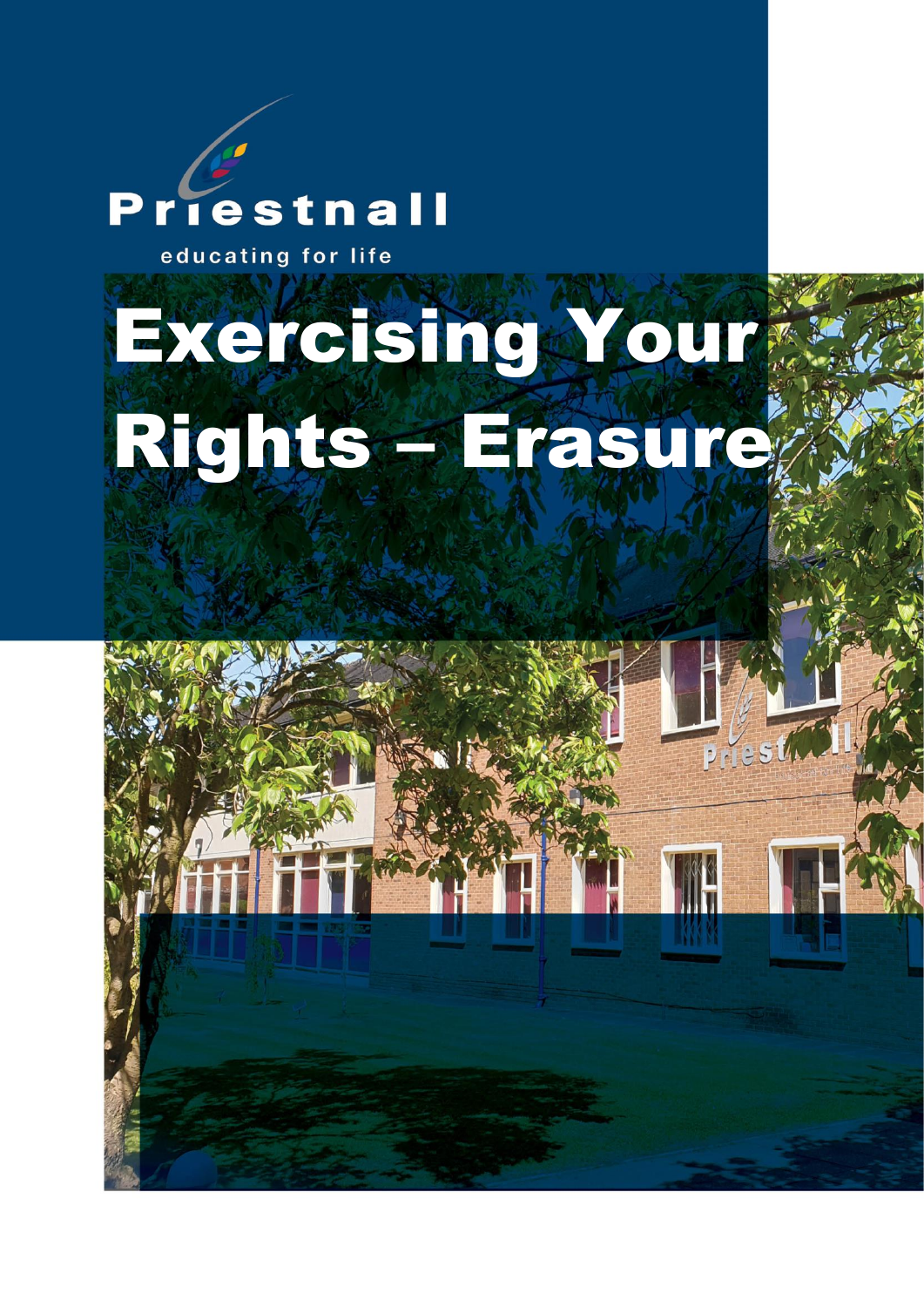**Section 1 - Your details** (Please note it is an offence to impersonate another individual)

| First name(s)                  |  |
|--------------------------------|--|
| <b>Surname</b>                 |  |
| Previous names (if applicable) |  |
| Date of birth (dd/mm/yyyy)     |  |
| Daytime telephone number(s)    |  |
| <b>Email address</b>           |  |
| <b>Address</b>                 |  |
|                                |  |
|                                |  |
| <b>Postcode</b>                |  |

If you have lived at this address for less than 2 years, please provide any previous addresses below.

Are you requesting information about yourself? Yes □ No □

#### **Section 2 - Your request**

To make sure we understand your request, please specify which records require deleting and why you think this applies. You must meet one of the following criteria:

- you believe we are storing your personal information for longer than is necessary or in breach of a legal obligation that requires its erasure,
- you have decided to withdraw your consent and you ask us to erase your personal information where there is no other legal ground for processing,
- we have accepted an objection made by you to our processing of your personal information and you have further requested that we erase the personal information in question,
- you believe we are processing or publishing your personal information without a legal basis for doing so.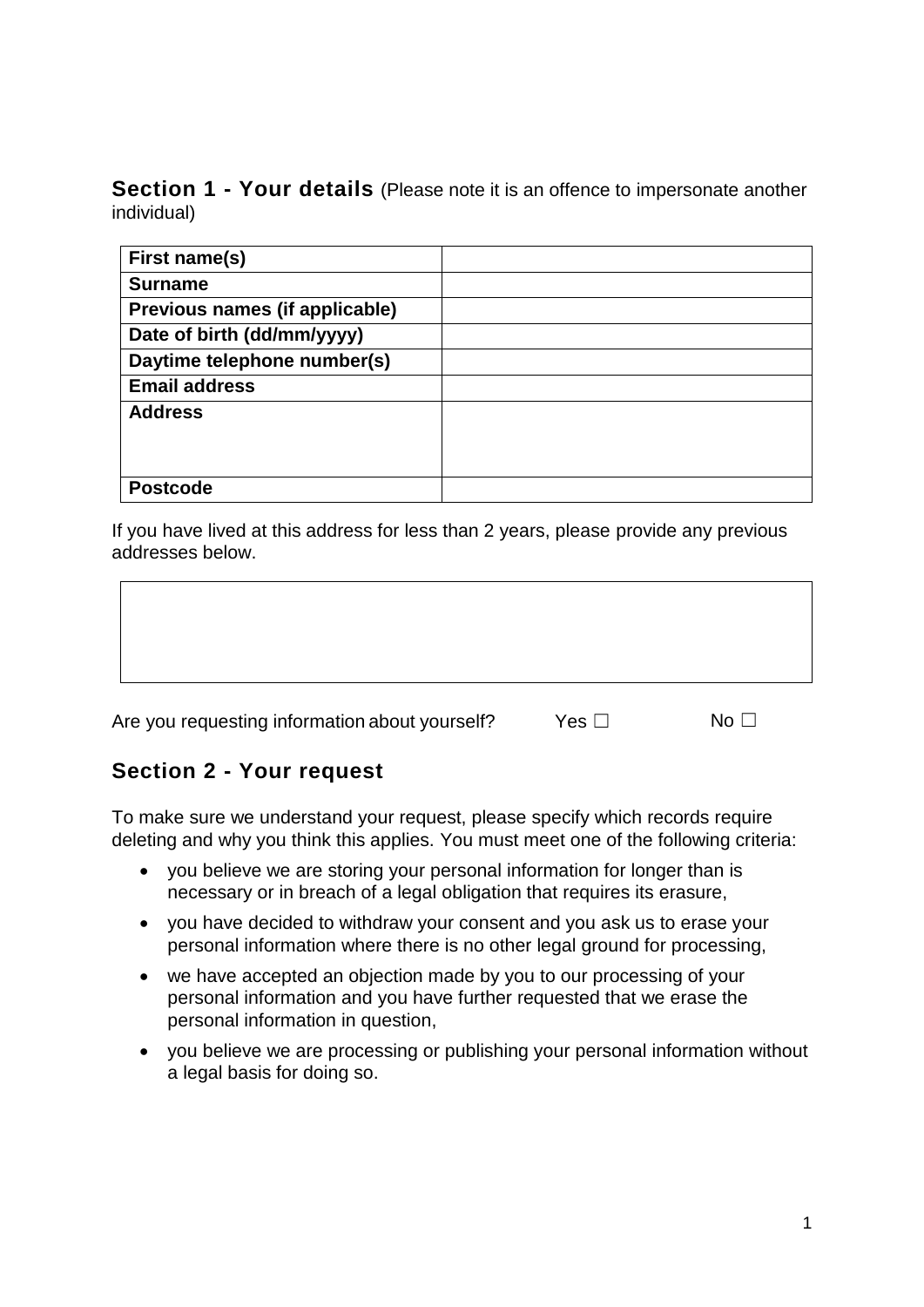#### **Section 3 - What we need from you**

For all requests, we will need documentary proof that you are who you say you are (this is for security reasons to ensure we are dealing with you and that none of your personal information is accessed or interfered with by anyone else falsely claiming to be you)

Please make sure you provide at least two forms of identification. We can accept a copy of a passport, driving license, utility bill, council tax bill or bank statement showing your full name and current postal address.

On receipt of your request, we will send you a written acknowledgment. In some circumstances we may also ask for additional information if necessary.

If your request is for your child under the age of 13, we will require proof of parental responsibility. If your child is over the age of 13 then we require explicit signed consent allowing you access to their information.

#### **Section 4 - How to evidence parental responsibility**

The following would be accepted as proof of parental responsibility;

- birth certificate
- court order
- adoption record
- Special Guardianship Order (SGO)

#### **Section 5 - How to provide evidence**

You can send scanned copies of your ID/consent/parental responsibility to our email address

**[office@priestnall.stockport.sch.uk](mailto:office@priestnall.stockport.sch.uk)** or post to:

**School Business Manager Priestnall School Priestnall Road Heaton Mersey Stockport**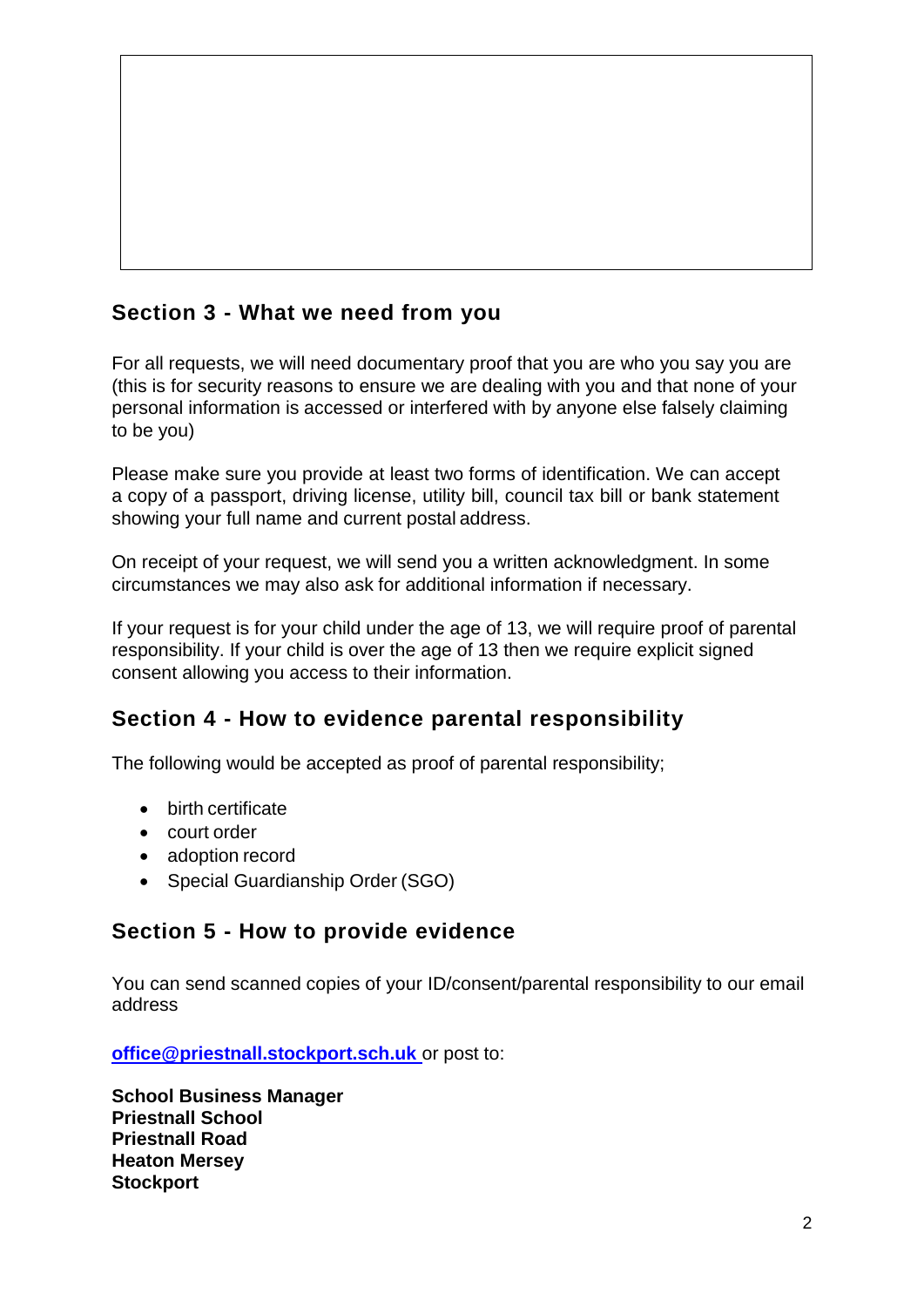#### **Section 6 - Declaration of the Data Subject**

I confirm that I am the data subject named and I am requesting information relating to my own personal data. I understand that the information I have supplied will be used to confirm my identity and help locate the information I have requested.

Sign: **Date:** Date:

#### **Section 7 - Declaration of the Data Subject for agent to act on their behalf (if applicable)**

I confirm that I am the data subject. I give permission for the person or organisation named below to act on my behalf in relation to my request. I have enclosed the evidence of my identity and confirm that I want my personal data to be sent to my representative at the address below. I understand that the information I have supplied will be used to confirm my identity and help locate the information I have requested.

Sign: **Date:** Date:

| Name of agent                       |  |
|-------------------------------------|--|
| <b>Relationship to Data Subject</b> |  |
| <b>Address</b>                      |  |
|                                     |  |
|                                     |  |
| <b>Postcode</b>                     |  |
| <b>Email address</b>                |  |

#### **Section 8 - Our response**

We aim to respond to your request without undue delay and no later than one calendar month counted from the first working day after we are in receipt of your request, and:

- proof of your identity, and
- any further information (where we have requested this from you) we need to process your request and/or locate and retrieve your personal information.

Where it is not possible to respond sooner and the last day before expiry of one calendar month falls over a weekend or on a bank holiday, the latest due date will be treated as the first working day after the weekend or bankholiday.

We will always try to reply to you as quickly as we can. If your request is complex, we may need to extend the length of time required to respond. If this applies, we will let you know before you expect to hear back from us. The law says we can extend the length of time to respond by a maximum of a further two calendar months.